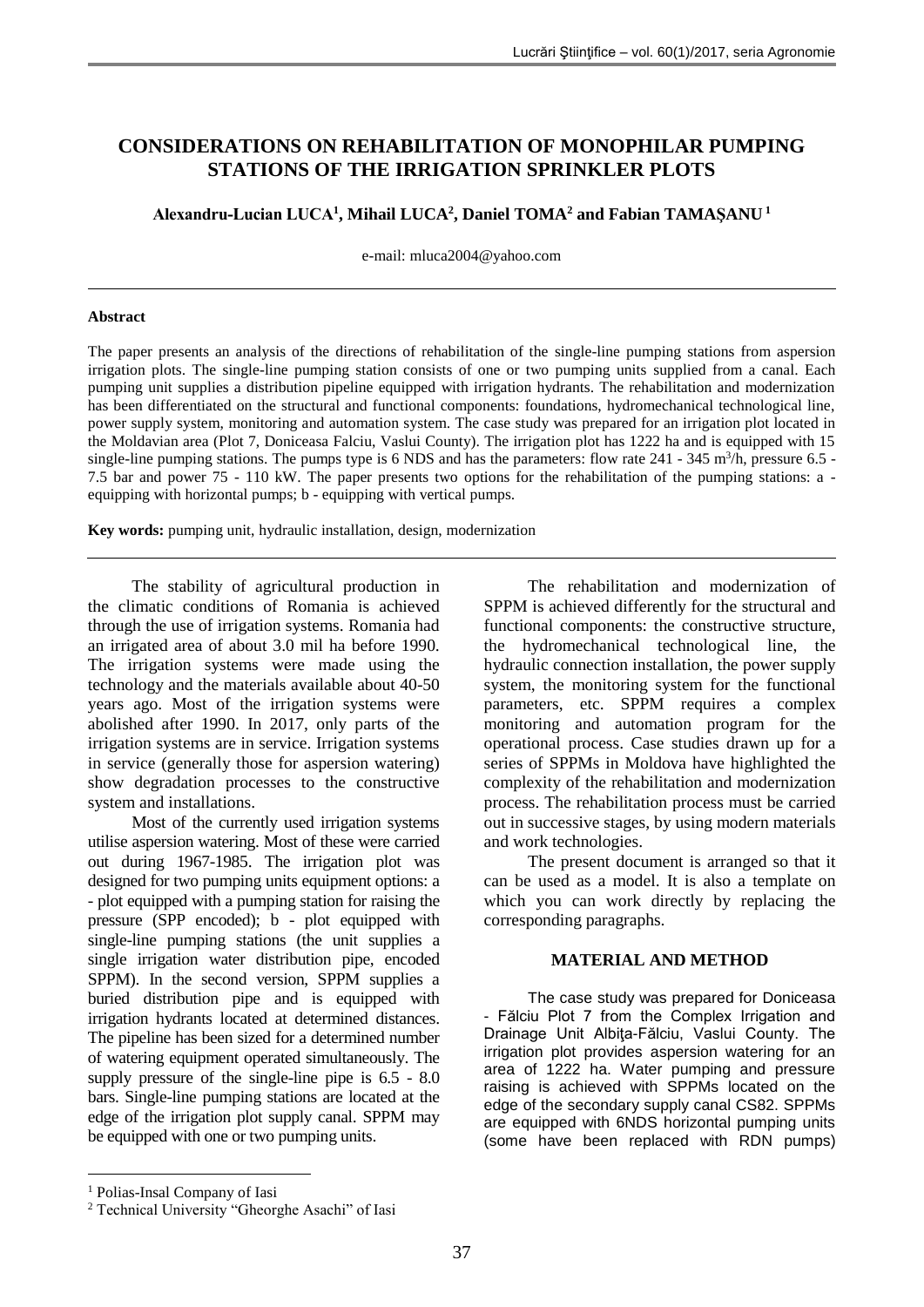(*figure 1*). SPPM supplies one or two tertiary irrigation pipes (main laterals), in which case they are equipped with one or two pumping units. The pumps take the water from the supply canal and each one pumps it into the two pipes located perpendicular on both sides of the canal. Doniceasa - Fălciu Plot 7 is supplied from Prut River through the SRP4 Berezeni reversible pumping station and the CP5 supply canal.

To analyze the current operational state of the irrigation plot, a technical expertise has been carried out. It analysed the current state of the constructive structure, the installations and the functional process of the single-line pumping stations after 35-38 years of service.



Figure 1 **RDN 200-150-200 pump from Doniceasa - Fălciu Plot 7 SPPM (**Photo Luca M., 2016**)**

The study methods used were: analysis of technical design documentation, technical expertise, field studies, energy analysis of pumping units, structural analysis of buildings, pumping units + tertiary pipe operational simulation, options analysis for the structure of the single-line pumping station, selection simulation for new pumping units, etc.

The energy balance of the pumping station is based on measurements made in site for various operational situations. The main parameters considered in the analysis are (Exharhu M., 1997a):

- specific energy consumption for transport under *H* head of the pumped volume unit:

(1) 
$$
e_{H} = \frac{2.725 H}{\eta_{a}} \cdot \left(\frac{k W h}{1000 m^{3} \cdot m}\right)
$$

- the specific energy consumption per volume of water unit under  $H = 1,0$  m head:

(2) 
$$
e_{V} = \frac{2,725}{\eta_{a}} \cdot \left(\frac{kWh}{1000 m^{3} \cdot m}\right)
$$

where: *H* is the pump head, mcA;  $n_a$  – pumping units efficiency;

- pumping unit efficiency (Exharhu M., 1997b):

$$
\eta_{a} = \eta_{T} \cdot \eta_{m} \cdot \eta_{p} \cdot \eta_{h},
$$

where  $\eta_a$  is the total efficiency;  $\eta_{\text{T}}$  - power transmission efficiency;  $\eta_m$  - electric motor efficiency;  $\eta_{\rm p}$  – pump efficiency;  $\eta_{\rm h}$  – hydraulic efficiency.

Equations (1, 2 and 3) are only applicable if the pumps are identical. For the pumping station with new equipment, parameters of the operating point (QF, HF, n, D) will be determined. Parameters are determined using the equation system (Burchiu V. et et al., 1982):<br> $\int H_c = H_a + MQ^2$ 

$$
\left(4\right)
$$

(3)

 $H_p = f_1(Q)$ <br>  $\eta_p = f_2(Q)$ <br>  $N_p = f_3(Q)$ 

 $NPSH_p = f_4(Q)$ 

where  $H<sub>p</sub>$  is the pumping head;  $Q<sub>p</sub>$  – pump flow rate; H<sub>g</sub> – geodetic pump head; N<sub>p</sub> – pump power;  $NPSH<sub>p</sub>$  – pump cavitation height.

#### **RESULTS AND DISCUSSIONS**

Most of the SPPM irrigation plots were built during 1970s -1985, according to the standardised design project. The SPPM pumping stations are located at the edge of the supply canal and may have one or two pumping units. Water distribution can be done on both sides of the canal, in which case SPPM is equipped with two pumping units. The SPPM pumping stations are over ground and comprise the following components: constructive structure, hydromechanical technological line, hydraulic installations, electrical installations, borders, etc.

The technical expertise analysed the current structural and functional state of the single-line pumping stations components:

- constructive structure:

a – pumping units base;

b – electrical panel base;

c – concrete and metal stands for pipes and valves;

d – valve and flow meters homes.

- hydromechanical technological line: suction pipe, discharge pipe, pump, valves, joint fittings:

- hydraulic connection system for tertiary pipes: pipe section, valves, fittings, ventilation valves, anti-shock devices etc. (the installation can be placed in a chamber or not);

- monitoring and flow meter installation;

- electric installation:

a - power line for the electric motors,

b - electric panel,

c - external lighting system and sockets,

d - the earthing device,

e - transformation station and lightning protection;

- protective area with enclosure and access gate.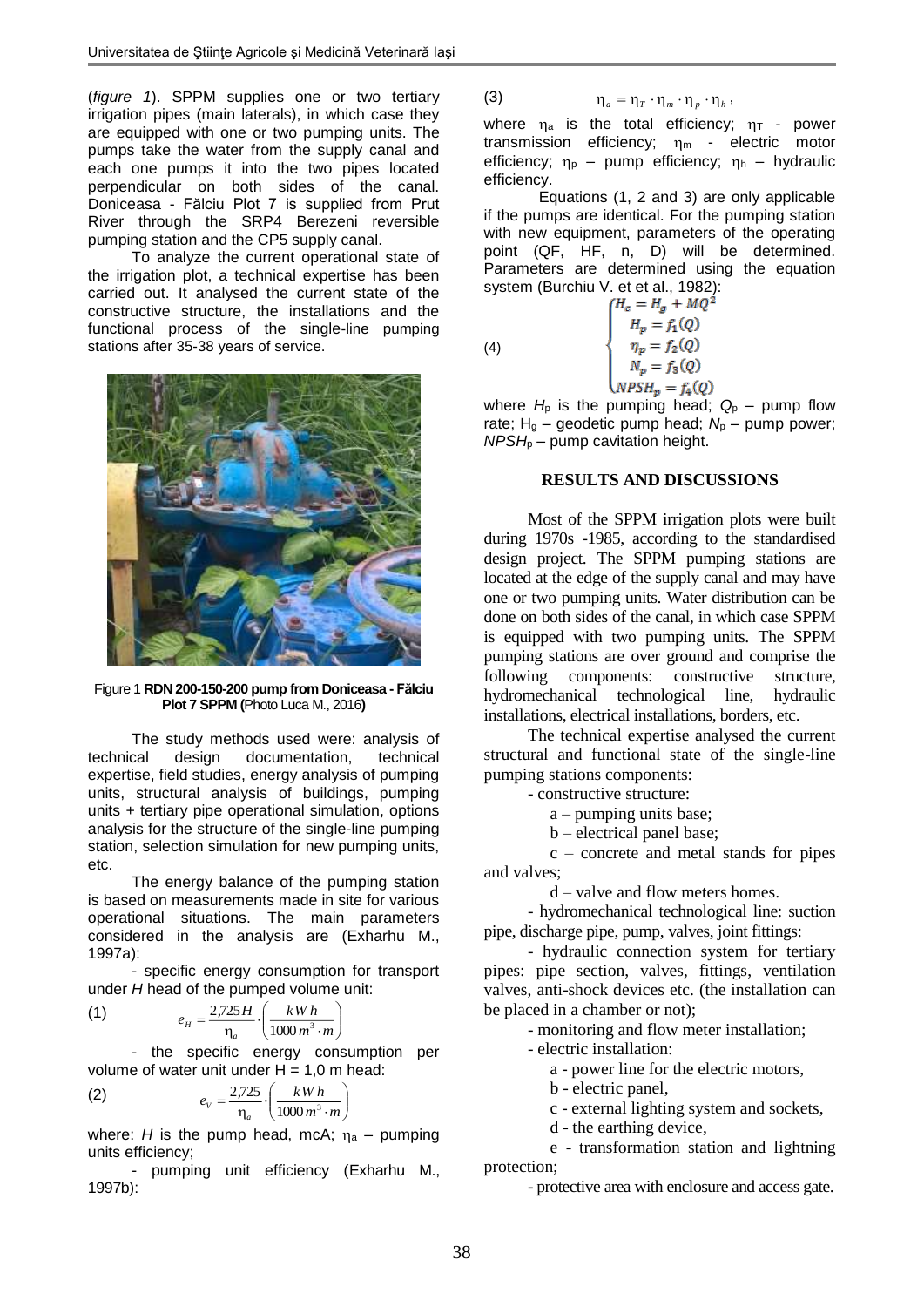The functional status of the hydromechanical technological line is achieved by analyzing the energy balance of the pumping units.

The SPPM pumping stations were equipped with horizontal NDS and RDN type pumps. Pumping equipment was designed to ensure operating parameters for the aspersion watering method and furrow watering for some plots.

SPPM pumping stations in Doniceasa-Fălciu Plot 7 were equipped with 6NDS 150-250 and RDN 200-150-25 type pumping units, with an electric motor of 75 kW-100 kW, speed of 2950 rpm, 60-90 l/s flows at  $H = 78-48$  mCA depending on the pump (rotor a, b and c). Pump discharge is made of Dn 150 steel pipe, Dn 150 slide valves, Pn 10, Dn 150, Pn 10 check valve, Dn 150, Pn 10 fittings.

Plot 7 surface is 1222 ha. The plot is supplied with irrigation water from the CS82 canal, which is connected to the CA5 canal. The canal supplies 15 6NDS/RDN type electropumps  $(Q = 270 \text{ m}^3/\text{h}, H = 70 \text{ m}, n = 3000 \text{ rpm}, P = 110$ kW) located in 8 single-line pumping and pressurising stations (*figure 2*).

SPPM pumping stations in Plot 7 have the following features (Luca M., 2016):

- SP 7/1 equipped with 6 NDS pump with the following parameters:  $Q_{SPPM} = 79 \text{ l/s}, H = 71$  $mCA, P = 110$  kW;
- SP 7/2 equipped with two 6 NDS pumps with  $Q_{SPPM} = 135$  l/s,  $Q_p = 67$  l/s, H = 66 mCA, P = 2 x 75 kW;
- SP 7/3 equipped with two 6 NDS pumps with  $Q_{SPPM} = 148 \text{ l/s}, Q_p = 72.4 \text{ l/s}, H = 74 \text{ mCA}, P$  $= 2x100$  kW;
- SP 7/4 equipped with two 6 NDS pumps with  $Q_{SPPM} = 135$  l/s,  $Q_p = 67$  l/s, H = 76 mCA, P = 2x100 kW;
- SP 7/5 equipped with two 6 NDS pumps with  $Q_{SPPM} = 121$  l/s,  $Q_p = 60,7$  l/s, H = 77 mCA, P  $= 2x100$  kW;
- SP 7/6 equipped with two 6 NDS pumps with  $Q_{SPPM} = 140,5$  l/s,  $Q_p = 70,2$  l/s, H = 73 mCA,  $P = 2x100$  kW;
- SP 7/7 equipped with two 6 NDS pumps with  $Q_{SPPM} = 185,5$  l/s,  $Q_p = 92,7$  l/s, H = 62 mCA,  $P = 2x100$  kW;
- SP 7/8 equipped with two 6 NDS pumps with  $Q_{SPPM} = 189.5 \frac{1}{s}$ ,  $Q_p = 90.7 \frac{1}{s}$ ,  $H = 61 \frac{mCA}{s}$  $P = 2x100$  kW.

The 15 pumps are RDN / 6NDS type, with suction pipes with 300 mm diameter and discharge pipes with 150 mm diameter made of steel. Valves with Dn 150, Pn 10 are placed on the discharge pipes. The irrigation water is distributed on the two pipes through a straight tee joint made from a steel pipe. Water supply to the surface on the other side of the canal is accomplished with a pipe overcrossing the supply canal. The overcrossing pipe is made of steel and is bound to two simple concrete anchorage blocks located on the edge of the canal.

The power supply of the SPPM pumping station comes from a 20.0 KV to 0.4 KV transformer station. The electric panel is powered by buried electrical cables. Each pump is equipped with an earthing device for accidental touch protection. The transformer station is equipped with a lightning protection installation.

Field analysis was carried out at the location of each SPPM. The analysis took into account the constructive and functional structures presented in the selected design drawings, the field situation, the results of the field inspection and the additional studies carried out.

Single-line pressure stations were designed and built during 1980 ... 1983.



Figure 2 **Doniceasa-Fălciu Plot 7 site plan (original version) (Luca M., 2016)**

From the field and technical design documentation analysis resulted the following (Luca M., 2015, Luca M., 2016):

- Irrigation Plot 7 with single-line pressurised stations and single-line pipes was designed for aspersion watering using 1980s technologies. The single-line pumping stations equipped with 6 NDS type pumping units were designed to meet the technical requirements imposed by irrigated agriculture during 1978 - 1980.
- Single-line pressurising stations examined, placed in the canal which supplies main laterals, have a degree of degradation of 60-100% to the constructive structure and hydro mechanical installations.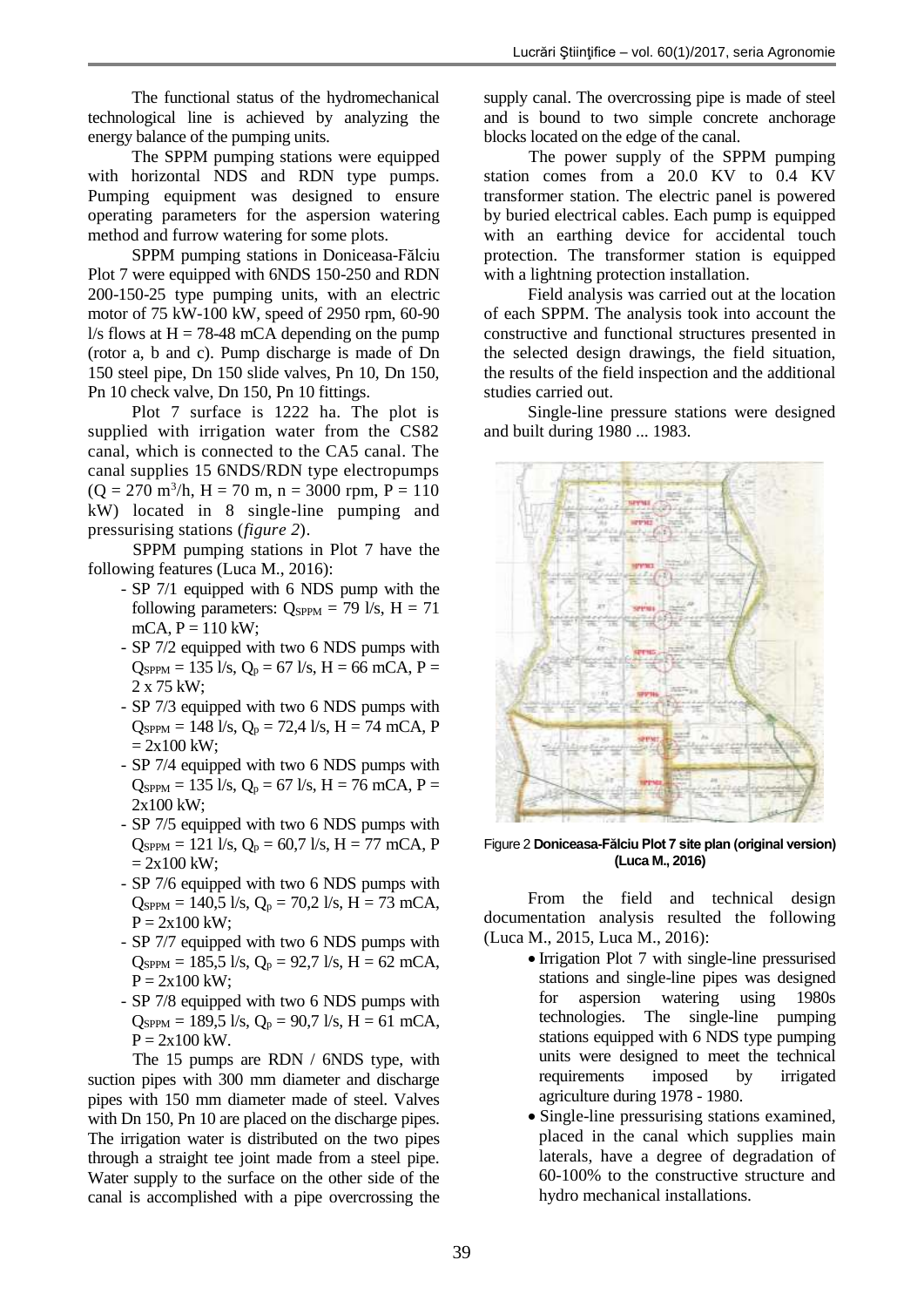• The pumping units are manufactured during 1975-1980 and have an exceeded service period (*figure 3, 4*). The rehabilitation of some SPPMs was done by replacing the pump and the electric motor. Only the hydraulic connection of the pumping station to the single-line pipes is the original one.



Figure 3 **View of 7/5-2 pumping unit (6NDS), electric panel and discharge pipe of the SPPM 7/5 (**Photo Luca M., 2016**)**



Figure 4 **SPPM 7/7-2 pump aggregates status (RDN 200-150-200 pump and motor) (**Photo Luca M., 2016**)**

- The structural and functional state of the hydraulic installation in the pumping stations made of steel and cast iron (suction and discharge pipes, fittings, valves) is inadequate, being degraded in proportion of 60-85%.
- The horizontal pumping units, including those which have been rehabilitated (replacement of the pump and / or the electric motor), do not have primer

installations (*figure* 5, 6). The operational simulation of the single-line pumping station with modified pump parameters after 38 years in service showed an increase in energy consumption by about 32-41% compared to the initial state at the time it was put into service (Luca M., 2015).

- The auxiliary power supply technological line has a long service life, which has led to a degree of physical wear on components (electrical panels, connections, cables), which caused damage and interruption of power supply to electric motors.
- The enclosure of single-line pumping stations is partially degraded, a situation in which it no longer ensures the integrity and protection of pumping and power equipments.
- Single-line pumping stations do not have functional systems for monitoring the work parameters and for the automation of the operational process.
- The operating efficiency for functional components of the single-line pumping stations (pump, electric motor, hydraulic, pumping, etc.) is totally unsatisfactory due to the physical and moral wear of the main and auxiliary technological components.

The total state of degradation of the SPPM requires the execution of a complex rehabilitation and modernization project to bring the pumping station to the level of the current technologies.

Rehabilitation is carried out for the constructive structures and installations. SPPM needs to be modernised by introducing monitoring, automation and data transmission equipments, etc.

The equipments replaced and newly attached to SPPM consume electricity. A condition for designing the SPPM rehabilitation is to stay within the existing power at the electric transformer station.



.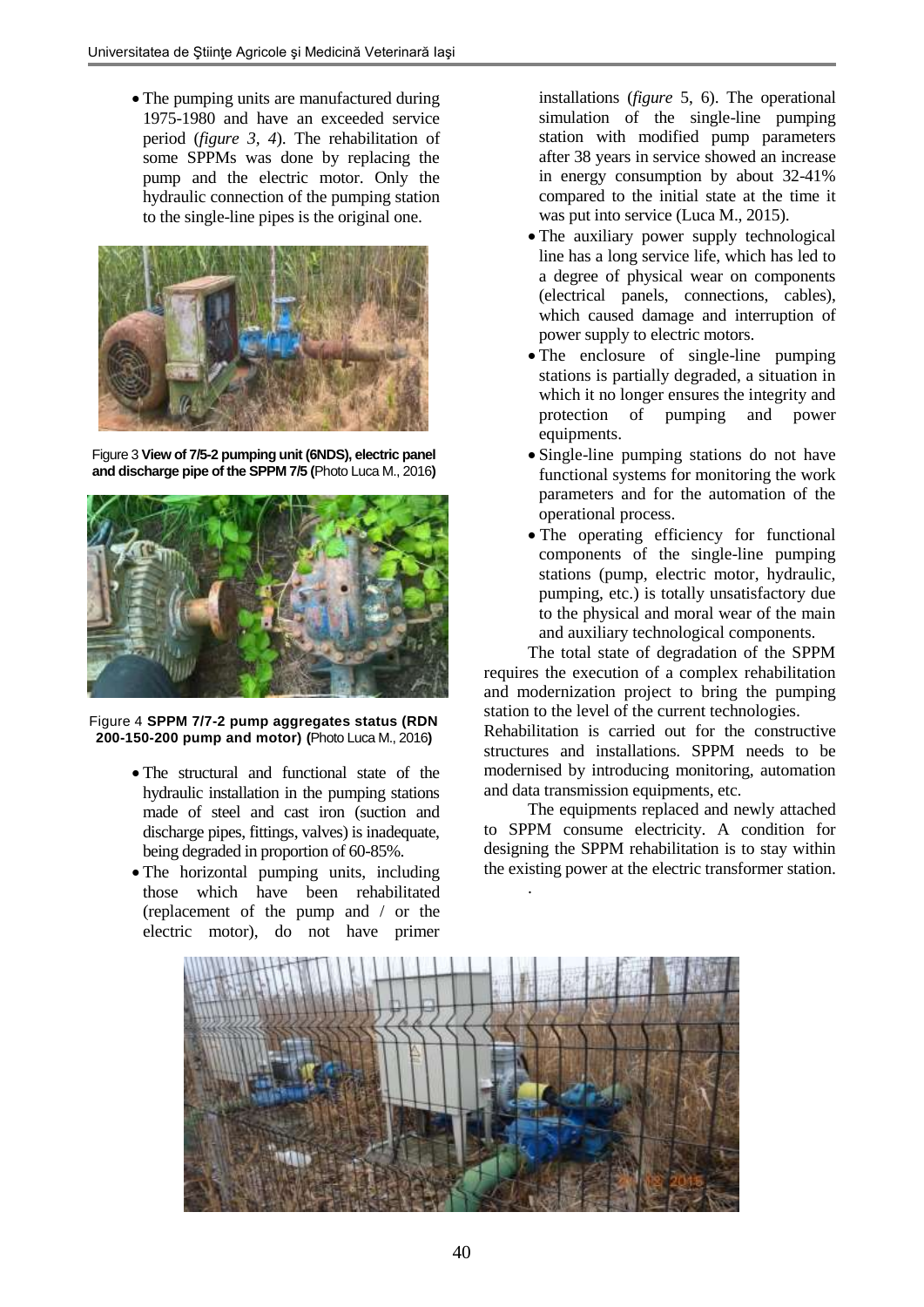Figure 5 **General view of Doniceasa-Fălciu Plot 7 SPPM SP 7/2, partially rehabilitated (replacement of electric motor and electric panel) (**photo Luca M., 2016**)**

Figure 6 **General view of Doniceasa-Fălciu Plot 7 SPPM 7/5 partially rehabilitated (replacement of an electric motor and the electric panel for the pumping unit 7/5-1) (**Photo Luca M., 2016**)**

The designer must consider rehabilitation options meant to reduce the energy consumption of SPPM and reduce water losses in the operation process.

Three of the possible rehabilitation options, which are accessible for the current structure of the sprinkler irrigation plot, are presented below. Rehabilitation options are as follows:

- Option I for SPPM rehabilitation and modernisation through the use of horizontal pumps with hydraulic, mechanical and geometric parameters identical to the original ones.
- Option II for SPPM rehabilitation and modernisation through the use of vertical<br>pumps with hydraulic and mechanical pumps with hydraulic and mechanical parameters identical to the original ones.
- Option III for SPPM rehabilitation and modernisation requires a "conversion" of the irrigation plot. This option requires the transformation of the SPPM sprinkling irrigation plot into an irrigation plot with a SPP central pressurising station.

The analysis of the three options of rehabilitation results in the following:

Rehabilitation option I – horizontal pumps **–** requires the following steps:

- recalculation of the SPPM functional parameters according to the supplied flow rate and pressure of the tertiary sprinkler irrigation pipes;
- analysis of the SPPM pumps' equipment options according to the gauge and hydromechanics characteristics of the pump, taking into account the market offer in the field of pump units; compliance with design conditions; the selection of pump units for each SPPM;
- replacing the horizontal pump units for each SPPM with similar constructive structure ones and with functional parameters required by the

supplied pipe (generally, Qpump = 80-90 l/s,  $Hp = 70-90$  mCA); pumps will have higher efficiency to reduce energy consumption; each electropump will be sized according to flow and pressure requirements of the tertiary irrigation pipe served (A1 - A16).

- compliance with the constructive and mechanical installation parameters onto the existing pumping station construction (base block, available space, pipe lay-outs); otherwise the base will be redesigned for the new load given by the pumping unit and its annexes as well as the pipeline lay-outs;
- rehabilitation of the base block by restoring the integrity of the reinforced concrete structure, applying protective plasters, restoring the gripping system to the pumping unit, etc.;
- rehabilitation of the suction and discharge hydraulic system by redesigning the geometrical characteristics according to the parameters of the purchased pumps; piping sections, fittings, joints fittings (valves, strainers), mounting compensators, etc., will be replaced with new, high performance ones; the hydraulic system will be protected against corrosion and, if necessary, will be placed in a reinforced concrete home;
- design and execution of a pump priming installation (vacuum electropump, liquid ring tank, pipe circuit), according to the parameters required by the new units; the installation will be suitably sized and mounted on a reinforced concrete platform or inside a container;
- rehabilitation and modernization of the hydraulic shock protection equipment for the pump station;
- rehabilitation of the electrical installation by replacing the electric supply and power cables, the distribution and control panels for the electric